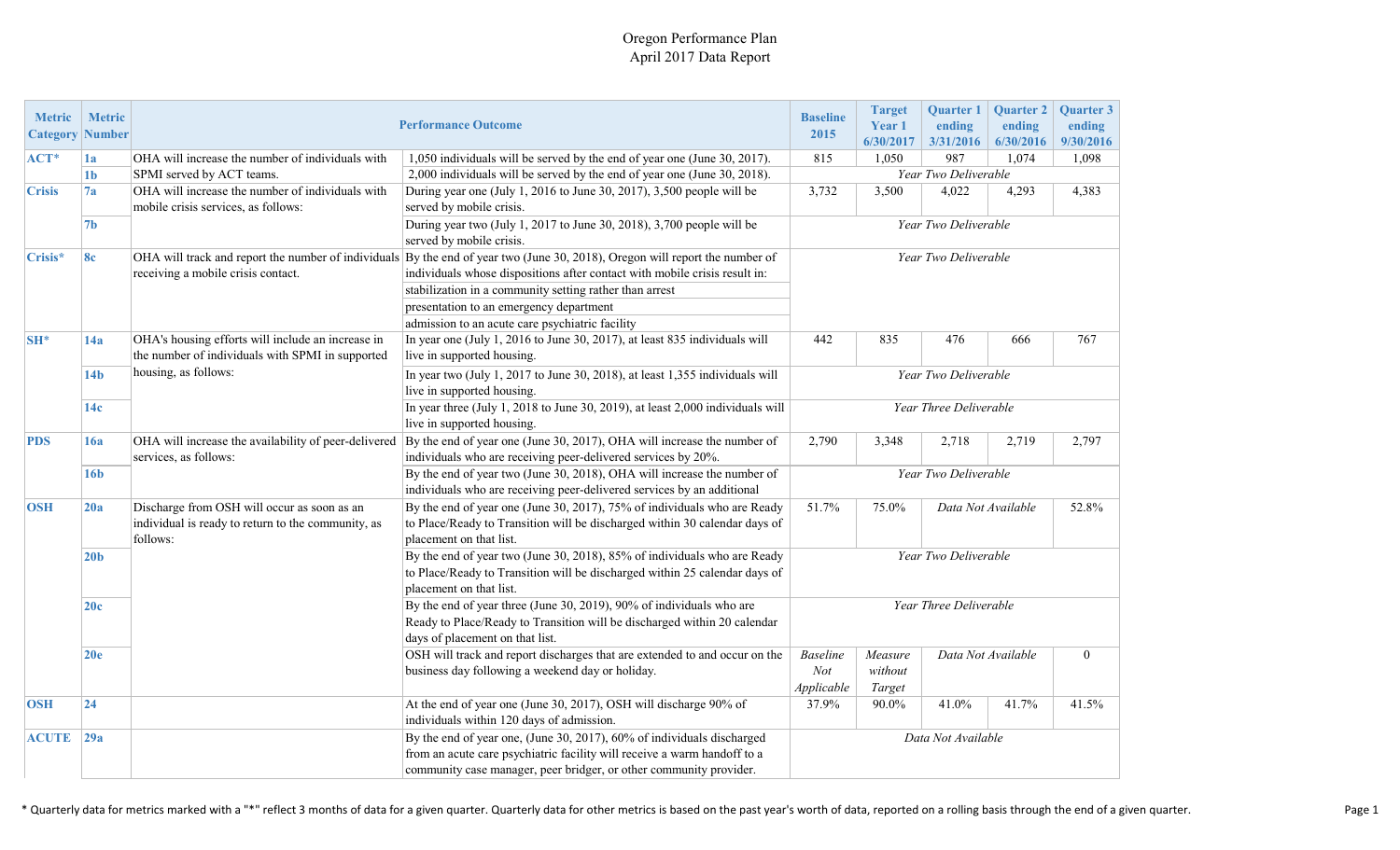#### Oregon Performance Plan April 2017 Data Report

| <b>Metric</b><br><b>Category</b> | <b>Metric</b><br>Number                   |                                                                                                                                                                               | <b>Performance Outcome</b>                                                                                                                                                                                                                |                                                                                              | <b>Target</b><br>Year 1<br>6/30/2017 | <b>Quarter 1</b><br>ending<br>3/31/2016 | <b>Quarter 2</b><br>ending<br>6/30/2016 | Quarter 3<br>ending<br>9/30/2016 |
|----------------------------------|-------------------------------------------|-------------------------------------------------------------------------------------------------------------------------------------------------------------------------------|-------------------------------------------------------------------------------------------------------------------------------------------------------------------------------------------------------------------------------------------|----------------------------------------------------------------------------------------------|--------------------------------------|-----------------------------------------|-----------------------------------------|----------------------------------|
|                                  | 29 <sub>b</sub>                           |                                                                                                                                                                               | By the end of year two, (June 30, 2018), 75% of individuals discharged<br>from an acute care psychiatric facility will receive a warm handoff to a<br>community case manager, peer bridger, or other community provider.                  | Year Two Deliverable                                                                         |                                      |                                         |                                         |                                  |
|                                  | 29c                                       |                                                                                                                                                                               | By the end of year three, (June 30, 2019), 85% of individuals discharged<br>from an acute care psychiatric facility will receive a warm handoff to a<br>community case manager, peer bridger, or other community provider.                | Year Three Deliverable                                                                       |                                      |                                         |                                         |                                  |
| <b>ACUTE</b> 30                  |                                           |                                                                                                                                                                               | OHA will continue to require that individuals receive a follow up visit with<br>a community mental health provider within 7 days of discharge, and OHA<br>will report this data.                                                          | 79.4%                                                                                        | 60.0%                                | 70.7%                                   | 70.1%                                   | 71.5%                            |
|                                  | <b>ACUTE</b> 31a<br>psychiatric facility. |                                                                                                                                                                               | OHA will monitor and report the 30 day rates of readmission, by acute care                                                                                                                                                                | 9.2%                                                                                         | Measure<br>without<br>Target         | 10.7%                                   | 10.6%                                   | 10.9%                            |
|                                  |                                           |                                                                                                                                                                               | OHA will monitor and report the 180 day rates of readmission, by acute<br>care psychiatric facility.                                                                                                                                      | 21.3%                                                                                        | Measure<br>without<br>Target         | 23.5%                                   | 23.3%                                   | 22.6%                            |
| <b>ACUTE</b> 31b                 | 32                                        |                                                                                                                                                                               | Two or more readmissions to acute care psychiatric hospital in a six month<br>period.                                                                                                                                                     | <b>Baseline</b><br>Data for<br>Data Not Available<br>Not<br>Process<br>Applicable<br>Measure |                                      |                                         |                                         |                                  |
| <b>ACUTE</b> 35                  |                                           |                                                                                                                                                                               | OHA will measure the average length of stay of individuals with SPMI in<br>acute care psychiatric facilities, by hospital.                                                                                                                | 8.9                                                                                          | Measure<br>without<br>Target         | 9.2                                     | 9.2                                     | 9.6                              |
|                                  | 35                                        |                                                                                                                                                                               | OHA will also report the number of individuals with SPMI in each facility<br>whose length of stay exceeds 20 days.                                                                                                                        | 385                                                                                          | Measure<br>without<br>Target         | 443                                     | 426                                     | 435                              |
| <b>ED</b>                        | 40a                                       | OHA will reduce recidivism to emergency<br>departments for the psychiatric purposes, by taking<br>the following steps:                                                        | OHA will monitor the number of individuals with SPMI with two or more<br>readmissions to an emergency department for psychiatric reasons in a six<br>month period, by hospital.                                                           | 1,067                                                                                        | Measure<br>without<br>Target         | 1,226                                   | 1,374                                   | 1,459                            |
| ED                               | 41a                                       | OHA will reduce the rate of visits to general<br>emergency departments by indivudals with SPMI for the baseline.                                                              | By the end of year one (June 30, 2017), there will be a 10% reduction from                                                                                                                                                                | 1.54                                                                                         | 1.39                                 | 1.81                                    | 1.92                                    | 2.03                             |
|                                  | 41 <sub>b</sub>                           | mental health reasons, as follows:<br>By the end of year two (June 30, 2018), there will be a 20% reduction from<br>the baseline.                                             |                                                                                                                                                                                                                                           | Year Two Deliverable                                                                         |                                      |                                         |                                         |                                  |
| <b>ED</b>                        | 43                                        | OHA is working with hospitals to determine a<br>strategy for collecting data regarding individuals<br>with SPMI who are in emergency departments for<br>longer than 23 hours. | OHA will begin reporting this information in July 2017, and will provide<br>data by quarter thereafter. OHA will report this information by region.<br>OHA will pursue efforts to encourage reporting on a hospital-by-hospital<br>basis. | Year Two Deliverable                                                                         |                                      |                                         |                                         |                                  |
| $SE*$                            | 45a                                       |                                                                                                                                                                               | The number of individuals with SPMI who receive supported employment<br>services who are employed in competitive integrated employment                                                                                                    | 1,534                                                                                        | Measure<br>without<br>Target         | 1,572                                   | 1,500                                   | 1,517                            |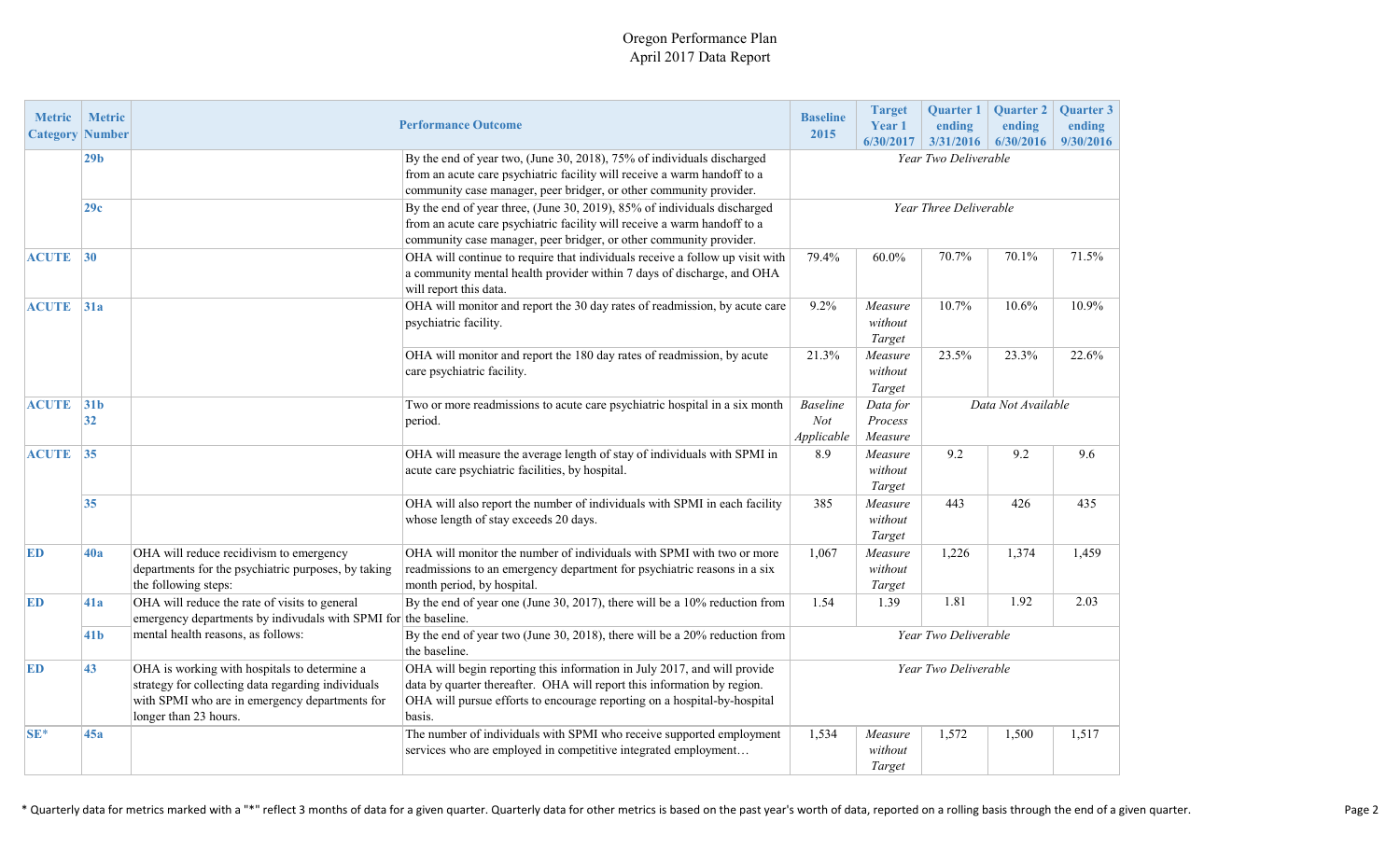#### Oregon Performance Plan April 2017 Data Report

| <b>Metric</b><br><b>Category   Number</b> | <b>Metric</b>     | <b>Performance Outcome</b>                                                                                                                                                              | <b>Baseline</b><br>2015                                                                                                                               | <b>Target</b><br><b>Year 1</b><br>6/30/2017 | <b>Ouarter 1</b><br>ending<br>3/31/2016 | <b>Ouarter 2</b><br>ending<br>6/30/2016 | <b>Ouarter 3</b><br>ending<br>9/30/2016 |       |
|-------------------------------------------|-------------------|-----------------------------------------------------------------------------------------------------------------------------------------------------------------------------------------|-------------------------------------------------------------------------------------------------------------------------------------------------------|---------------------------------------------|-----------------------------------------|-----------------------------------------|-----------------------------------------|-------|
|                                           | 45 <sub>b</sub>   |                                                                                                                                                                                         | The number of individuals with SPMI who no longer receive supported<br>employment services and are employed without currently receiving               | <b>Baseline</b><br>Not                      | Measure<br>without                      | 86                                      | 83                                      | 114   |
|                                           |                   |                                                                                                                                                                                         | supportive services from a supported employment specialist (but who may<br>rely upon natural and other supports).                                     | Applicable                                  | Target                                  |                                         |                                         |       |
| <b>SRTF</b><br>$\sqrt{49b}$ (i)           |                   | OHA will seek to reduce the length of stay of civilly<br>committed individuals in secure residential                                                                                    | By the end of year one (June 30, 2017), there will be a $10\%$ reduction from<br>the baseline. (Mean)                                                 | 638                                         | 574.2                                   | 386.7                                   | 422.7                                   | 409.1 |
|                                           | $\sqrt{49b}$ (ii) | treatment facilities, as follows:                                                                                                                                                       | By the end of year two (June 30, 2018), there will be a 20% reduction from<br>the baseline.                                                           |                                             | Year Two Deliverable                    |                                         |                                         |       |
| <b>SRTF</b>                               | 49c               | OHA will regularly report on the number of civilly<br>committed individuals in SRTFs, their lengths of<br>stay, and the number of individuals who are<br>discharged.                    | Starting with year two of this Plan (July 1, 2017), OHA will collect data<br>identifying the type of, and the placement to which they are discharged. | Year Two Deliverable                        |                                         |                                         |                                         |       |
| $\mathbf{CJD}^*$                          | 52a               | OHA will work to decrease the number of<br>individuals with serious and persistent mental illness receiving jail diversion services.<br>who are arrested or admitted to jail based on a | OHA will continue to report the number of individuals with SPMI                                                                                       | <b>Baseline</b><br>Not<br>Applicable        | Measure<br>without<br>Target            | 1,332                                   | 1,387                                   | 1,553 |
|                                           | 52a               | mental health reason, by engaging in the following<br>strategies:                                                                                                                       | OHA will continue to report the number of reported diversions. (Pre-<br>Arrest)                                                                       | <b>Baseline</b><br>Not<br>Applicable        | Measure<br>without<br>Target            | 386                                     | 258                                     | 284   |
|                                           | 52a               |                                                                                                                                                                                         | OHA will continue to report the number of reported diversions. (Post-<br>Arrest)                                                                      | <b>Baseline</b><br>Not<br>Applicable        | Measure<br>without<br>Target            | 895                                     | 978                                     | 1269  |
|                                           | 52d               |                                                                                                                                                                                         | As of July 2016, OHA will track arrests of individuals with SPMI who are<br>enrolled in services and will provide data by quarter thereafter.         | <b>Baseline</b><br><b>Not</b><br>Applicable | Data Not Available                      |                                         |                                         |       |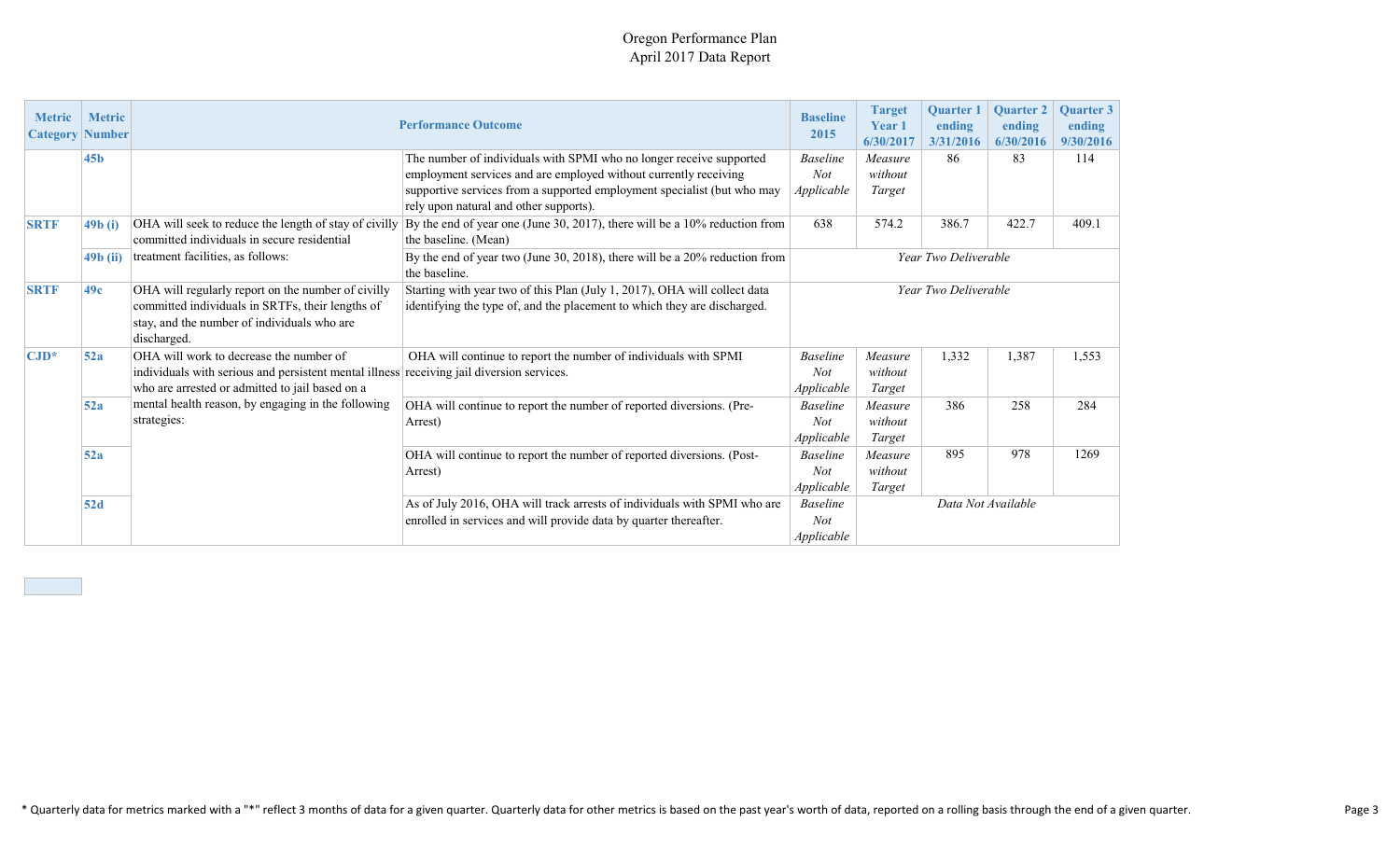# **Rates of Readmission by Acute Care Facility (31a) 2016 Q1 (April 1, 2015 – March 31, 2016)**

| <b>Acute Care Psychiatric</b>   | Location  |           |            |
|---------------------------------|-----------|-----------|------------|
| <b>Hospital</b>                 |           | $30$ -day | $180$ -day |
| <b>Asante Rogue Regional</b>    | Medford   | 10.2%     | 21.9%      |
| Medical Center (Rogue Valley)   |           |           |            |
| Bay Area Hospital               | Coos Bay  | 13.4%     | 25.2%      |
| Good Samaritan Regional         | Corvallis | $9.0\%$   | 20.8%      |
| Medical Center                  |           |           |            |
| *Legacy Emmanuel                | Portland  | 12.3%     | 27.5%      |
| Medical Center                  |           |           |            |
| *Legacy Good Samaritan          | Portland  | $13.4\%$  | 27.9%      |
| Medical Center                  |           |           |            |
| *Oregon Health Sciences         | Portland  | 9.4%      | 21.6%      |
| University                      |           |           |            |
| Peace Health - Sacred Heart     | Eugene    | 6.7%      | 17.6%      |
| Medical Center                  |           |           |            |
| *Portland Adventist             | Portland  | 14.0%     | 27.3%      |
| Medical Center                  |           |           |            |
| Providence Portland             | Portland  | 11.9%     | 28.0%      |
| Medical Center                  |           |           |            |
| Providence St. Vincent          | Portland  | $10.4\%$  | 24.5%      |
| Medical Center                  |           |           |            |
| Salem Hospital                  | Salem     | 10.8%     | 21.3%      |
| <b>St Charles Health System</b> | Bend      | 6.5%      |            |
| Sage View                       |           |           | 14.9%      |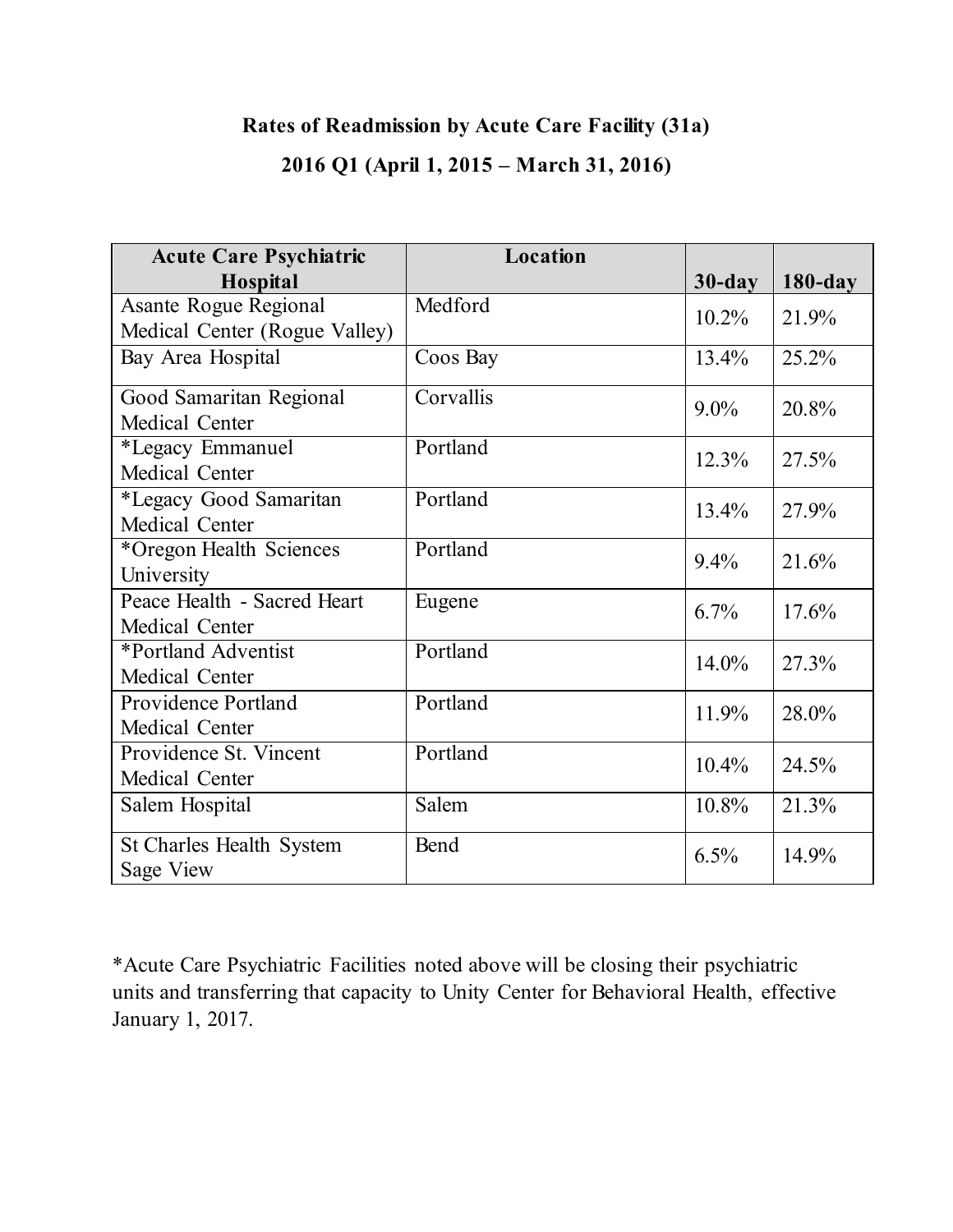# **Rates of Readmission by Acute Care Facility (31a)**

## **2016 Q2 (July 1, 2015 – June 30, 2016)**

| <b>Acute Care Psychiatric Hospital</b>                 | Location  | $30$ -day | $180$ -day |
|--------------------------------------------------------|-----------|-----------|------------|
| Asante Rogue Regional Medical Center (Rogue<br>Valley) | Medford   | $12.9\%$  | 23.1%      |
| Bay Area Hospital                                      | Coos Bay  | $12.0\%$  | 27.0%      |
| Good Samaritan Regional Medical Center                 | Corvallis | 8.5%      | 21.8%      |
| *Legacy Emmanuel<br>Medical Center                     | Portland  | 12.8%     | 28.8%      |
| *Legacy Good Samaritan<br>Medical Center               | Portland  | $12.7\%$  | 24.4%      |
| *Oregon Health Sciences University                     | Portland  | $9.4\%$   | 19.9%      |
| Peace Health - Sacred Heart Medical Center             | Eugene    | $8.4\%$   | 20.8%      |
| *Portland Adventist<br>Medical Center                  | Portland  | 12.3%     | 26.7%      |
| <b>Providence Portland</b><br>Medical Center           | Portland  | 12.6%     | 27.8%      |
| Providence St. Vincent Medical Center                  | Portland  | $9.7\%$   | 23.7%      |
| Salem Hospital                                         | Salem     | 9.3%      | 20.2%      |
| St Charles Health System<br>Sage View                  | Bend      | 6.4%      | 14.8%      |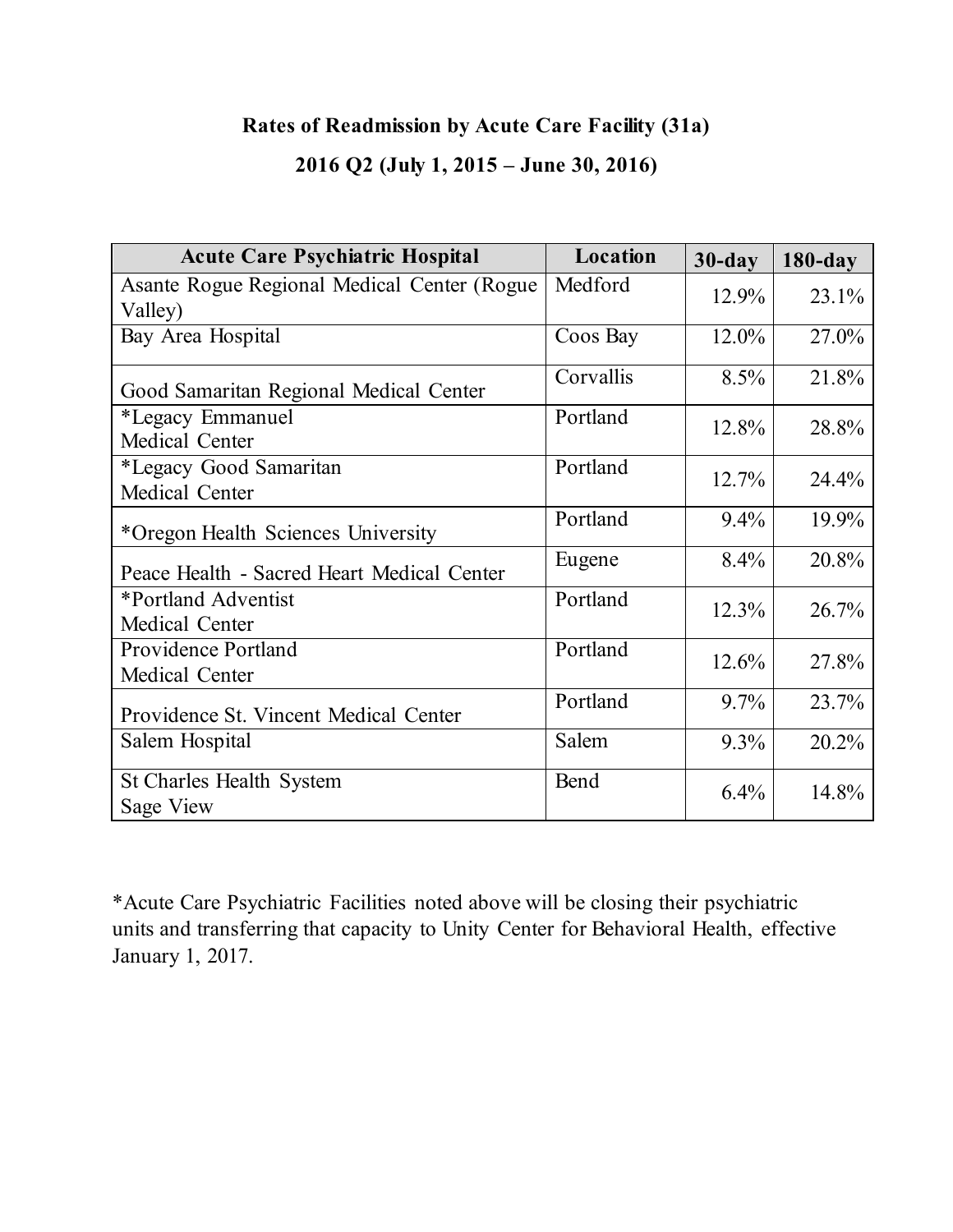# **Rates of Readmission by Acute Care Facility (31a) 2016 Q3 (October 1, 2015 – September 30, 2016)**

| <b>Acute Care Psychiatric Hospital</b>       | Location  | $30$ -day | $180$ -day |
|----------------------------------------------|-----------|-----------|------------|
| Asante Rogue Regional Medical Center (Rogue) | Medford   | $14.0\%$  | 24.7%      |
| Valley)                                      |           |           |            |
| Bay Area Hospital                            | Coos Bay  | $10.0\%$  | 26.5%      |
| Good Samaritan Regional Medical Center       | Corvallis | $9.9\%$   | 19.8%      |
| *Legacy Emmanuel                             | Portland  | $10.1\%$  | 21.0%      |
| Medical Center                               |           |           |            |
| *Legacy Good Samaritan                       | Portland  | 9.1%      | 21.5%      |
| Medical Center                               |           |           |            |
| *Oregon Health Sciences University           | Portland  | 7.8%      | 19.4%      |
| Peace Health - Sacred Heart Medical Center   | Eugene    | 9.5%      | 19.6%      |
| *Portland Adventist                          | Portland  | 13.9%     | 26.4%      |
| Medical Center                               |           |           |            |
| <b>Providence Portland</b>                   | Portland  | 13.1%     | 27.5%      |
| Medical Center                               |           |           |            |
| Providence St. Vincent Medical Center        | Portland  | $10.6\%$  | 22.5%      |
| Salem Hospital                               | Salem     | $9.3\%$   | 21.5%      |
| <b>St Charles Health System</b>              | Bend      | 7.9%      | 14.5%      |
| Sage View                                    |           |           |            |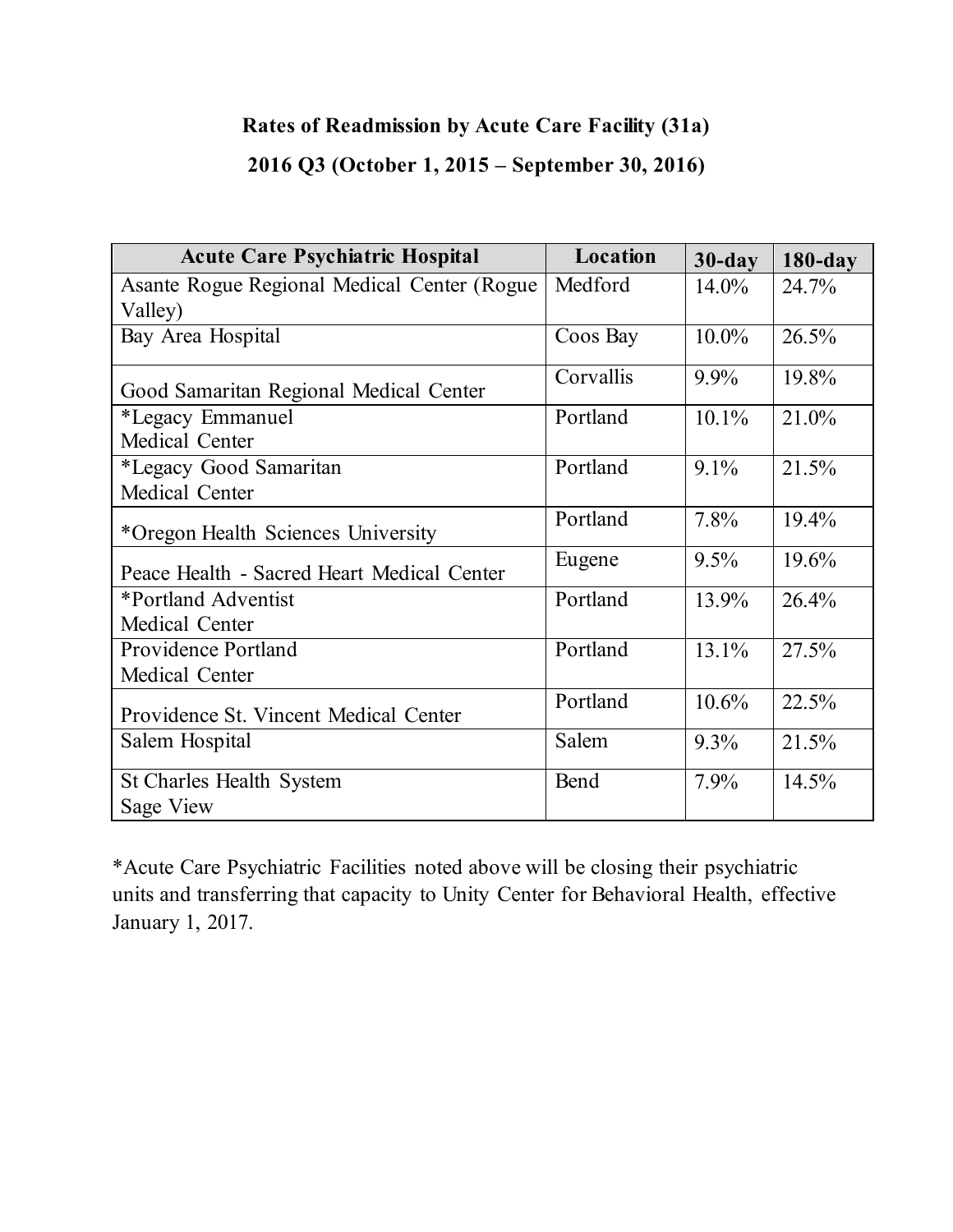# **Average Length of Stay by Acute Care Facility (35)**

### **2016 Q1 (April 1, 2015 – March 31, 2016)**

| <b>Acute Care Psychiatric</b><br>Hospital            | Location  | Average<br>Length of<br><b>Stay</b> | <b>Number of Individuals</b><br>whose Length of Stay<br>exceeds 20 days |
|------------------------------------------------------|-----------|-------------------------------------|-------------------------------------------------------------------------|
| <b>Asante Rogue Regional</b>                         | Medford   | 9.77                                | 45                                                                      |
| Medical Center (Rogue Valley)                        |           |                                     |                                                                         |
| Bay Area Hospital                                    | Coos Bay  | 6.19                                | 11                                                                      |
| Good Samaritan Regional<br><b>Medical Center</b>     | Corvallis | 11.15                               | 39                                                                      |
| *Legacy Emmanuel<br><b>Medical Center</b>            | Portland  | 16.27                               | 35                                                                      |
| *Legacy Good Samaritan<br><b>Medical Center</b>      | Portland  | 6.57                                | 21                                                                      |
| *Oregon Health Sciences<br>University                | Portland  | 9.27                                | 32                                                                      |
| Peace Health - Sacred Heart<br><b>Medical Center</b> | Eugene    | 11.88                               | 64                                                                      |
| *Portland Adventist<br><b>Medical Center</b>         | Portland  | 10.70                               | 81                                                                      |
| <b>Providence Portland</b><br><b>Medical Center</b>  | Portland  | 9.00                                | 43                                                                      |
| Providence St. Vincent<br><b>Medical Center</b>      | Portland  | 8.02                                | 34                                                                      |
| Salem Hospital                                       | Salem     | 9.39                                | 30                                                                      |
| <b>St Charles Health System</b><br><b>Sage View</b>  | Bend      | 5.03                                | 8                                                                       |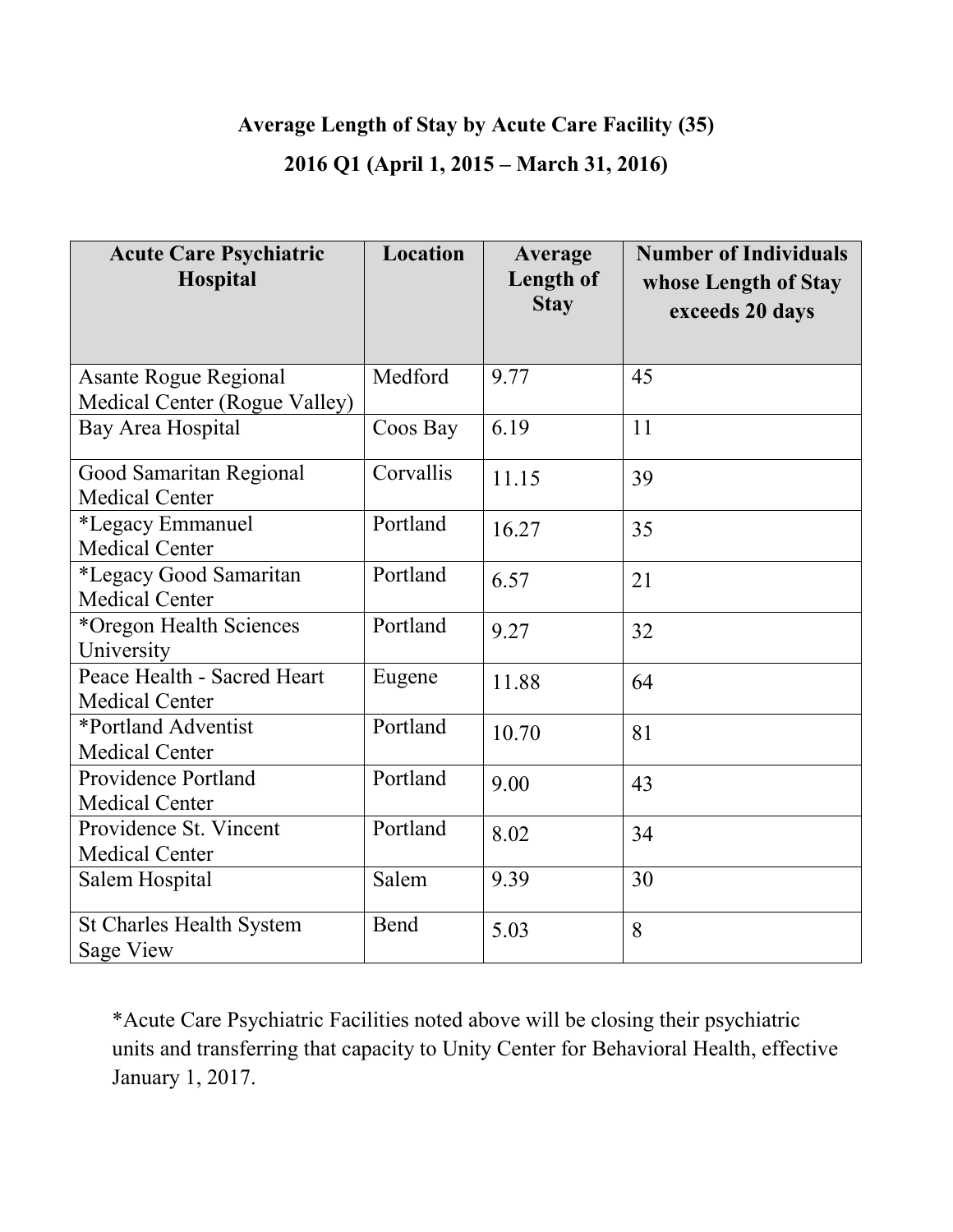# **Average Length of Stay by Acute Care Facility (35)**

### **2016 Q2 (July 1, 2015 – June 30, 2016)**

| <b>Acute Care Psychiatric</b><br><b>Hospital</b> | <b>Location</b> | Average<br><b>Length of</b><br><b>Stay</b> | <b>Number of Individuals</b><br>whose Length of Stay<br>exceeds 20 days |
|--------------------------------------------------|-----------------|--------------------------------------------|-------------------------------------------------------------------------|
|                                                  |                 |                                            |                                                                         |
| <b>Asante Rogue Regional</b>                     | Medford         |                                            | 44                                                                      |
| <b>Medical Center (Rogue Valley)</b>             |                 | 9.30                                       |                                                                         |
| Bay Area Hospital                                | Coos Bay        | 5.77                                       | 8                                                                       |
| Good Samaritan Regional                          | Corvallis       | 10.98                                      | 37                                                                      |
| <b>Medical Center</b>                            |                 |                                            |                                                                         |
| *Legacy Emmanuel                                 | Portland        | 17.07                                      | 33                                                                      |
| <b>Medical Center</b>                            |                 |                                            |                                                                         |
| *Legacy Good Samaritan                           | Portland        | 6.68                                       | 22                                                                      |
| <b>Medical Center</b>                            |                 |                                            |                                                                         |
| *Oregon Health Sciences                          | Portland        | 8.41                                       | 26                                                                      |
| University                                       |                 |                                            |                                                                         |
| Peace Health - Sacred Heart                      | Eugene          | 11.21                                      | 54                                                                      |
| <b>Medical Center</b>                            |                 |                                            |                                                                         |
| *Portland Adventist                              | Portland        | 10.54                                      | 77                                                                      |
| <b>Medical Center</b>                            |                 |                                            |                                                                         |
| Providence Portland                              | Portland        | 9.43                                       | 43                                                                      |
| <b>Medical Center</b>                            |                 |                                            |                                                                         |
| Providence St. Vincent                           | Portland        | 8.28                                       | 38                                                                      |
| <b>Medical Center</b>                            |                 |                                            |                                                                         |
| Salem Hospital                                   | Salem           | 9.82                                       | 30                                                                      |
| <b>St Charles Health System</b>                  | <b>Bend</b>     | 5.68                                       | 14                                                                      |
| <b>Sage View</b>                                 |                 |                                            |                                                                         |